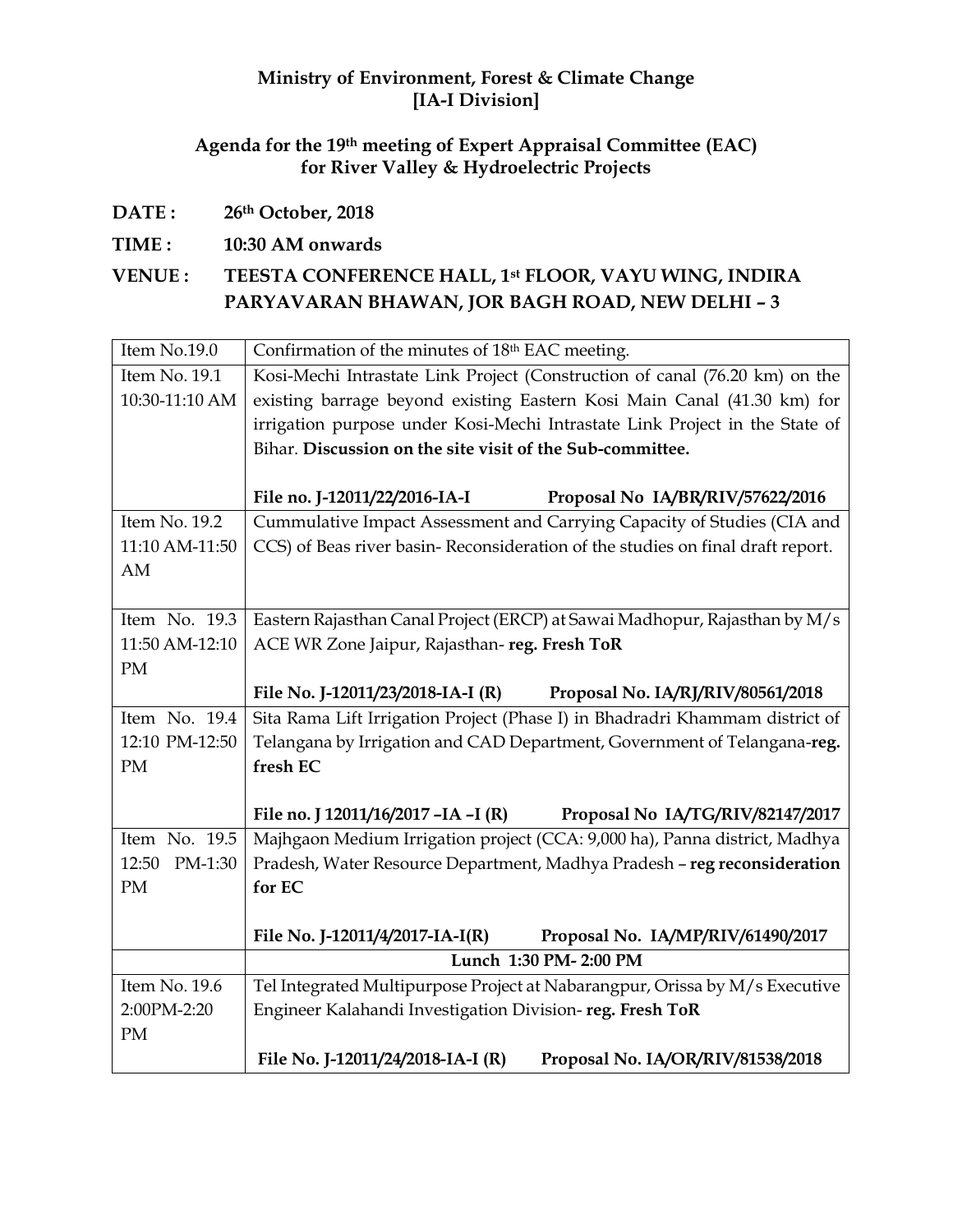| Item No. 19.7   | Sunni Dam HEP 1355 MW) project in Mandi & Shimla District of Himachal     |  |  |
|-----------------|---------------------------------------------------------------------------|--|--|
| 2:20PM-2:40     | Pradesh by Satluj Jal Vidyut Nigam Limited-reg. Amendment of ToR.         |  |  |
| <b>PM</b>       |                                                                           |  |  |
|                 | File No. J-12011/14/2017-IA-I (R),<br>Pro posal No. IA/HP/RIV/63789/2017  |  |  |
| Item No. $19.8$ | Pārbati (Rinsi) Major Project at Village-Fatehpur, Gram Panchyat-Fatehpur |  |  |
| 2:40PM-3:00     | ,Tehsil- Narsinghgarh, District Rajgarh, Madhya Pradesh by M/s Water      |  |  |
| <b>PM</b>       | Resources Department Government of M.P-reg. Amendment of ToR              |  |  |
|                 |                                                                           |  |  |
|                 | File No. J-12011/1/2018-IA.1(R),<br>Proposal No. IA/MP/RIV/71975/2017     |  |  |
| Item No. 19.9   | Any other items with the permission of the Chair                          |  |  |
| 3:00 PM         |                                                                           |  |  |
| onwards         |                                                                           |  |  |

**Note:** 

1. Project Proponents are required to submit all documents both in hard and soft form to all the Members, within 2 days of uploading this notice.

2. **A 2-3 page Brief Summary of the project to be submitted within 2 days of the uploading of Agenda in the website of the Ministry to the Member Secretary at s.kerketta66@gov.in & mohit.saxena@gov.in Non-submission of the same will lead to deferment of project, etc.** 

**3.** Hardcopies of the DPR or the detailed EIA, EMP, etc. need not be sent to the EAC members. Only an Executive Summary (it should not normally exceed 25 pages), preferably as a soft copy by email.

4. The Executive Summary should be sent at least 7 days before the meeting. Since, the meeting are normally held around 27th day of the month, the target date for sending the Executive Summary would be 20<sup>th</sup> of the month. The PPs are expected to abide by this time schedule.

5. There is no need to provide print copy of all documents to all members during the meeting. However, a few print copies may be kept ready for the EAC members who may ask for these.

6. Presently, the presentation sequence is: first the baseline data is presented for each aspect (air quality, noise, water quality, etc.); then the possible impacts are presented for each aspect; next, the mitigation measures are explained for each aspect; and finally financial provisions are stated.

7. Instead, organization of the information should be aspect wise. For any aspect, say water quality, present the baseline data, recommended norms for the various parameters for that aspect, the possible impacts, mitigation measures, the status of each parameter that will be achieved as a result of mitigation measures, and finally financial provisions.

8. Thus, it would be possible to better understand the present and future status of each aspect in one glance, without having to turn the page back and forth.

9. A new heading "status of each parameter that will be achieved as a result of mitigation measures" be included in the EMP report and its presentation

10. The present practice is only a description of the mitigation measures, and financial provisions for the same. Therefore, it is difficult to infer whether the various parameters will be contained in reasonable limits or not.

11. The measurable impact of mitigation measures, is crucial and without this information the proposal will not be granted EC.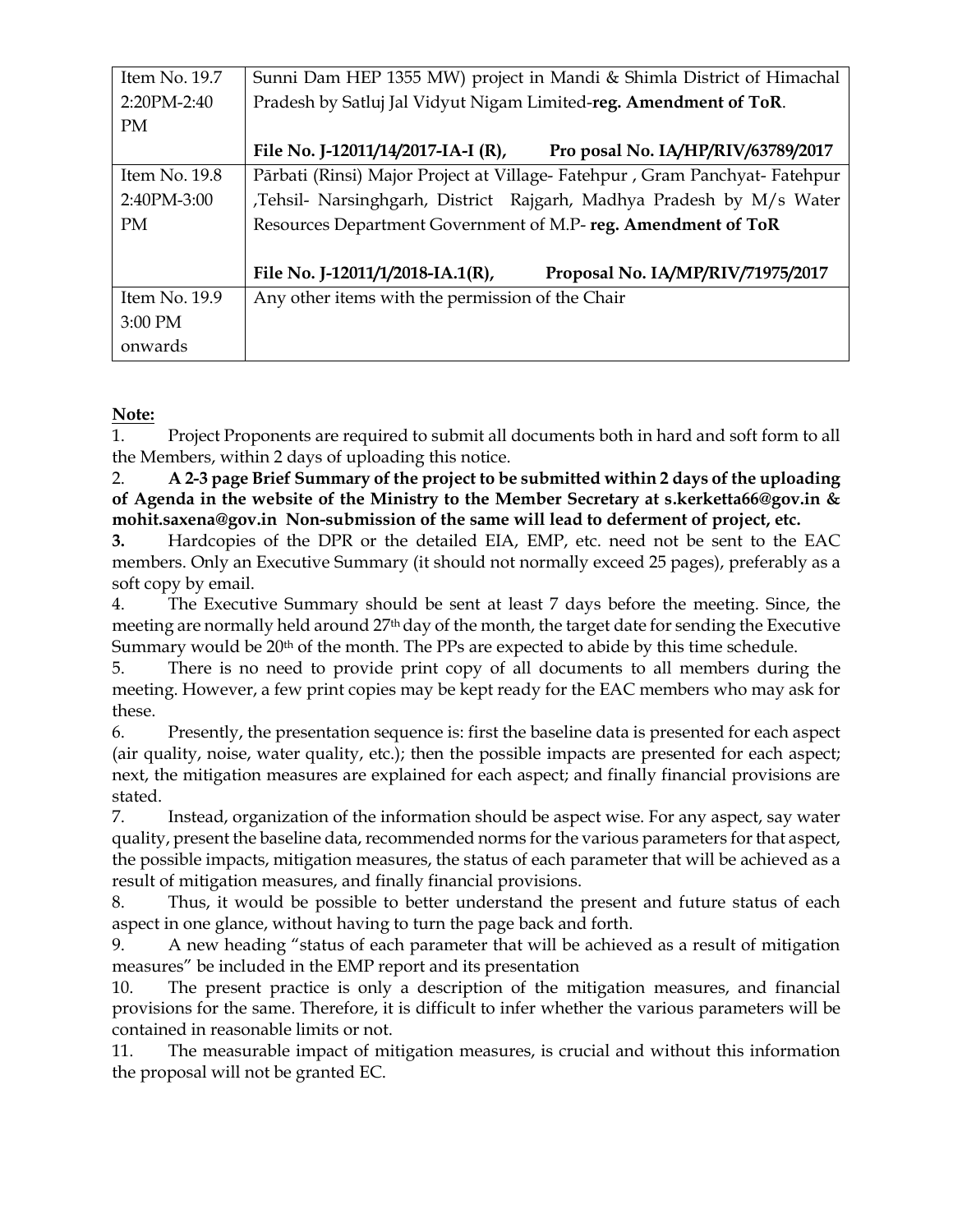12. The information provided under "status of each parameter that will be achieved as a result of mitigation measures" will be treated as a commitment by the project proponent and this commitment shall be the yardstick for any future assessment of the success, or otherwise, of proposed mitigation measures.

13. EAC encourages and expects the project proponents to give presentation; the consultants will provide support and may present a few aspects which the proponents find difficult to cover. 14. Project Proponents are requested to attend the above meeting and give detailed presentation(s) on their proposal(s). For proposals from the Private Sector Organizations, Director or above level and for proposals from the Government, the Chief Engineer concerned or above level officer/s should lead the team. Officers should come and respond to explain the

project and respond to queries from the Committee Members. 15. The project proponents may kindly treat this as official communication and may not wait for separate letter(s) from MoEFCC although, letters are being issued separately. For any

#### clarification**, Dr. S Kerketta, Director-IA.I at 011-24695314 may be contacted.**

16. A short duration videography of the project area is to be presented before the EAC for better understanding of the project site. The project proponents may therefore, ensure that they carry out videography before the meeting.

17. Mobile Phone should be kept on switched off/silent mode during the meeting.

18. Distribution of writing pads, pens, plastic folders and unnecessary stationery items during the meeting is not permitted. Distribution of color print out may be avoided unless it is stated specifically.

19. Both sides of papers shall be used, to the extent possible, for presentation material, etc. Do not distribute any color print out unless it is stated specifically.

\*\*\*\*\*

| S. No          | <b>Name and Organization</b>                                | Role     |
|----------------|-------------------------------------------------------------|----------|
|                | Prof. Sharad Kumar Jain                                     | Chairman |
|                | Director, NIH, Roorkee - 247 667, India.                    |          |
|                | s $k$ jain@yahoo.com                                        |          |
| 2              | Shri Sharvan Kumar,                                         | Member   |
|                | Director, Central Electricity Authority (CEA)               |          |
|                | Sewa Bhawan, R. K. Puram, Sector-1, New Delhi - 110 066     |          |
|                | dirhpa3@gmail.com                                           |          |
| 3              | Shri N. N. Rai,                                             | Member   |
|                | Director, Central Water Commission (CWC)                    |          |
|                | Sewa Bhawan, R. K. Puram, New Delhi -110 066                |          |
|                | nitya20may@yahoo.co.in;                                     |          |
| $\overline{4}$ | Dr. J. A. Johnson,                                          | Member   |
|                | Scientist - E, Wildlife Institute of India (WII)            |          |
|                | Post Box No. 18, Chandrbani, Dehradun - 248 001             |          |
|                | jaj@wii.gov.in                                              |          |
| 5              | Dr. Amiya Kumar Sahoo                                       | Member   |
|                | Scientist, ICAR-Central Inland Fisheries Research Institute |          |
|                | Barrackpore, Kolkata, West Bengal 700 120, India            |          |
|                | amiya.sahoo@icar.gov.in;amiya7@gmail.com;                   |          |
| 6              | Dr. Vijay Kumar,                                            | Member   |
|                | Scientist -G, Ministry of Earth Sciences                    |          |
|                | Prithvi Bhavan, IMD Campus,                                 |          |
|                | Opp. Indian Habitat Centre                                  |          |
|                | Lodhi Road, New Delhi - 110 003                             |          |
|                | vijay.kumar66@nic.in                                        |          |

# **List of EAC Committee Members - River Valley & HEP**